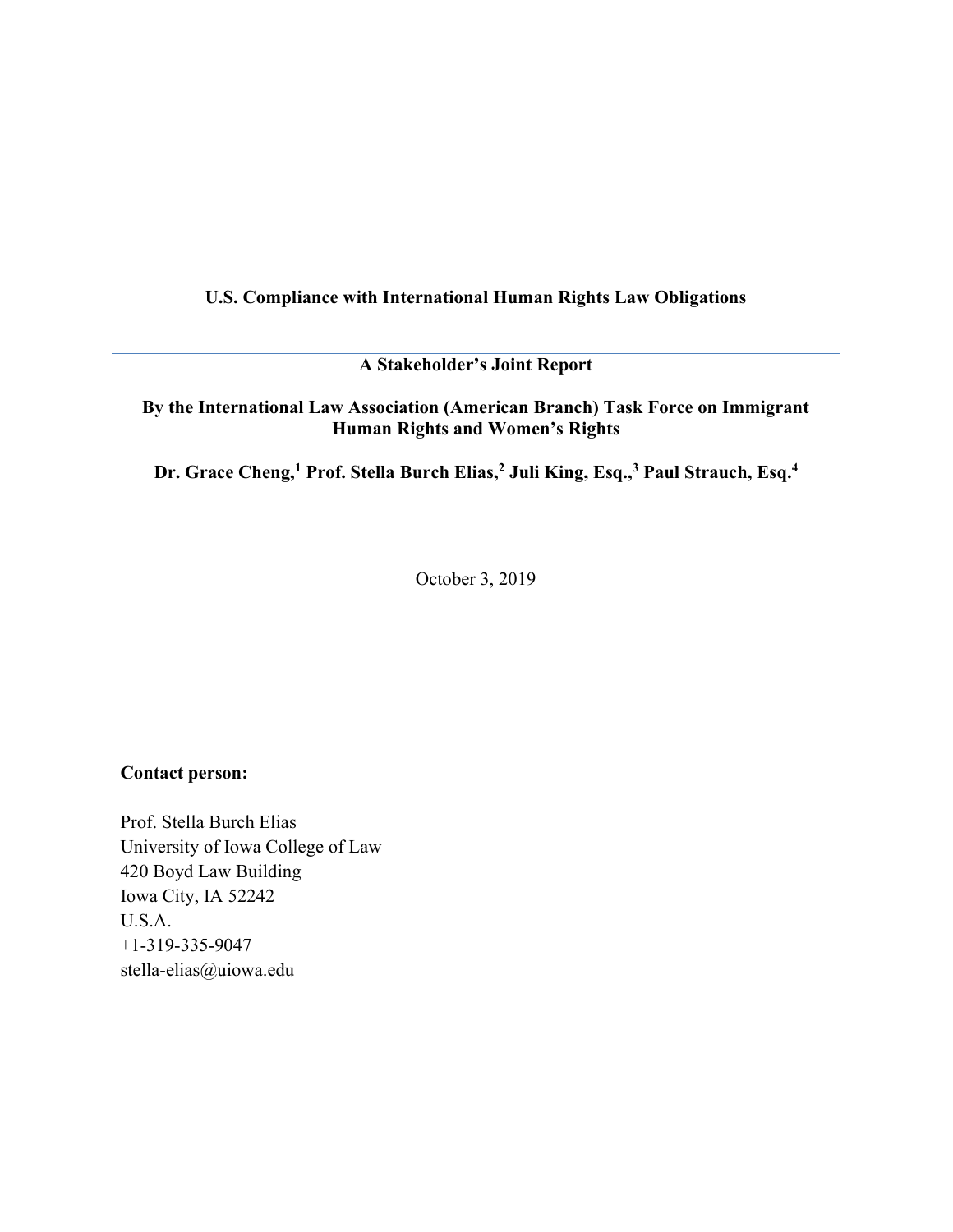## Submitted during the 36th Session to the U.N. Human Rights Council (2020)

# NGO Submission to the Universal Periodic Review of the United States of America Apr.-May 2020

1. The International Human Rights Committee of the International Law Association (American Branch) ("ABILA") is dedicated to the dissemination of information and exchange of scholarly ideas relating to the status and development of international human rights law. ABILA was established in 1922 as the national branch for the United States of America of the International Law Association ("ILA"), which now has forty-five national and regional branches. The ILA, a nongovernmental organization headquartered in London and founded in 1873, has as its purpose the restatement and development of international law. The ILA has consultative status in the United Nations. This submission is on behalf of members of the ABILA International Human Rights Committee, Task Force on Immigrant Human Rights and Women's Rights. It does not reflect the views of the International Law Association, ABILA, or any other institution with whom the authors are affiliated.

2. This report, prepared by the Subcommittee's Task force on Immigrant Human Rights and Women's rights will address two areas of U.S. compliance with its international human rights law obligations: (1) discrimination based on sex and gender, and (2) violations of the human rights of refugees and migrants.

# I. Discrimination on the Basis of Sex and Gender

# A. U.S. Human Rights Obligations Prohibiting Discrimination

3. In the United States, discrimination by the federal or state governments on grounds of race, sex, or religion is prohibited by the Equal Protection Clause and Due Process Clause of the Constitution, as interpreted by the U.S. Supreme Court.<sup>5</sup> However, the Court has long interpreted these provisions generally to preclude a finding of discrimination unless the government had discriminatory intent, or the pattern of discrimination was extreme.<sup>6</sup> In contrast, U.S. obligations under international human rights law (IHRL) do not require discriminatory intent as a prerequisite to finding a human rights violation. Article 1 of the Convention on the Elimination of All Forms of Racial Discrimination (CERD), to which the United States is a party, defines prohibited racial discrimination to mean any distinction having the "purpose or effect" of nullifying or impairing human rights and freedoms. The Human Rights Committee has interpreted Article 26 of the International Covenant on Civil and Political Rights (ICCPR), to which the United States is also a party, to prohibit indirect discrimination as well, unless based on objective and reasonable grounds: "[A] violation of article 26 can also result from the discriminatory effect of a rule or measure that is neutral at face value or without intent to discriminate."<sup>7</sup> Nor is a state excused from combatting discrimination because the consequence is not, in its opinion, extreme. The United States is obligated by IHRL to prohibit and punish any discrimination not justified as proportionate to a legitimate government aim.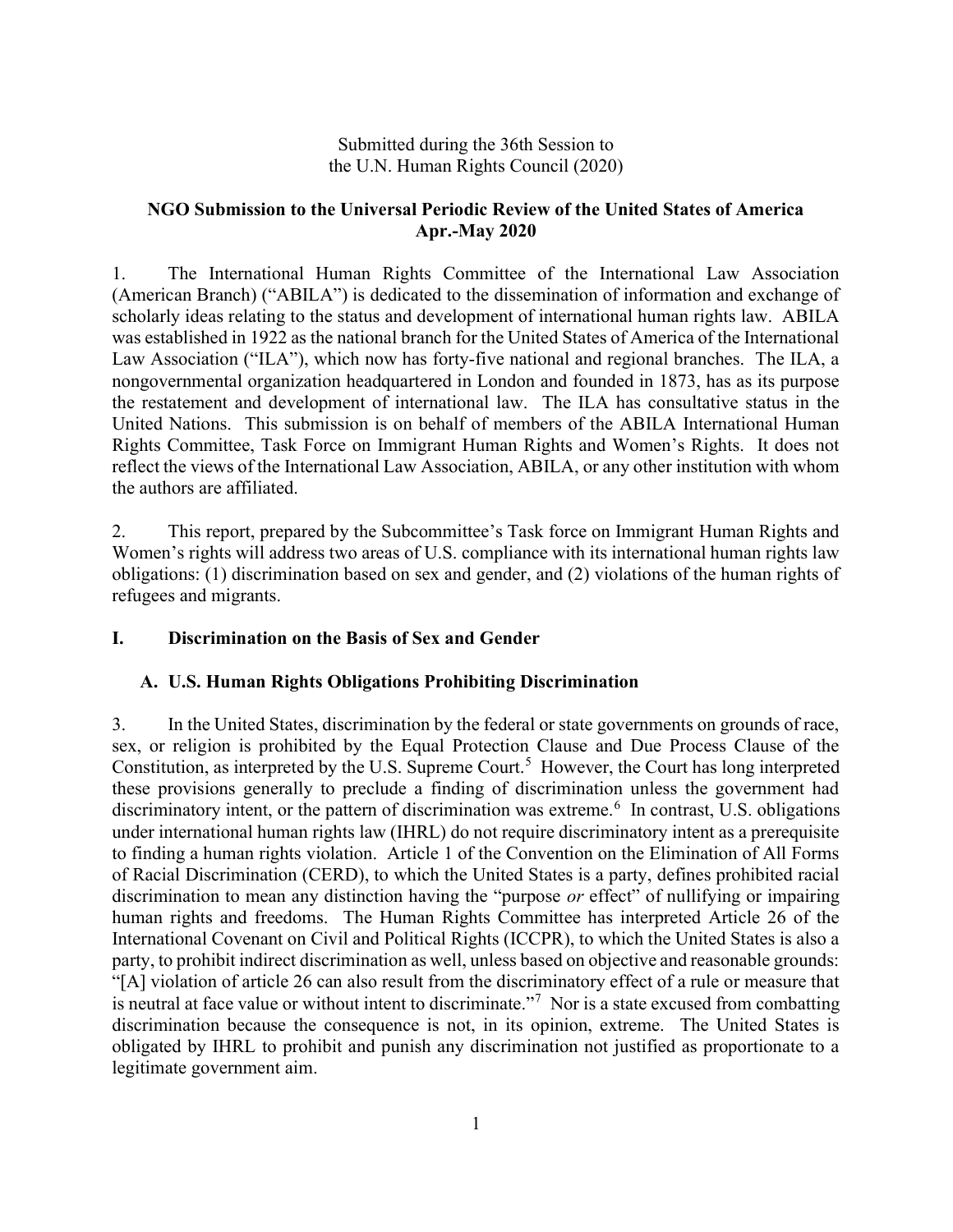4. In its 2010 and again in the 2015 UPR Review, the Council recommended that the United States reform its definition of discrimination to comport with its treaty obligations, $^8$  but the United States has adopted no complying measure. As long as U.S. law continues to tolerate government measures causing significantly discriminatory effects on vulnerable or minority groups, including women, it is not in compliance with its human rights law obligations.

# Recommendation:

1. Adopt legislation providing for a right against public and private discrimination and equal protection of the law in terms that parallel U.S. international commitments in the ICCPR and CERD.

# B. Transgender Discrimination

5. In August 2019, the Trump Administration asked the Supreme Court to set a legal precedent that would allow employers to fire employees because the employee is a transgender individual. The case, R.G. & G.R. Harris Funeral Homes Inc. v. Equal Employment Opportunity Commission, turns on Title VII of the 1964 Civil Rights Act, a federal employment antidiscrimination law. The Department of Justice is arguing that Title VII does not prohibit discrimination against transgender individuals, but only protects "biological sex." In the case, the owner of a funeral home fired a transgender woman working for his company. The employee sent a letter to the owner that she would start wearing the female uniform and was then fired for refusing to follow the company's dress code.<sup>9</sup>

6. Transgender discrimination violates ICCPR articles 2, 3 and 26, both because it constitutes discrimination on the basis of sex, and because gender is an "other status" as provided in those articles. In addition, gender discrimination violates the customary international law prohibition on gender discrimination and right to equal protection of the law, as set forth in articles 2 and 7 of the UDHR.

7. In its 2015 UPR Review, the Council recommended that the United States heighten efforts to promote non-discrimination of any kind, including discrimination on the basis of sexual orientation and gender identity, and urged the United States to promote progress in "lesbian, gay, bisexual, transgender and intersex issues."

# Recommendations:

- 1. Adopt legislation providing for a right against public and private discrimination and equal protection of the law in terms that parallel U.S. international commitments in the ICCPR and CERD, including those protections on the basis of sex and gender.
- 2. Strengthen federal and state protections against discrimination against transgender individuals.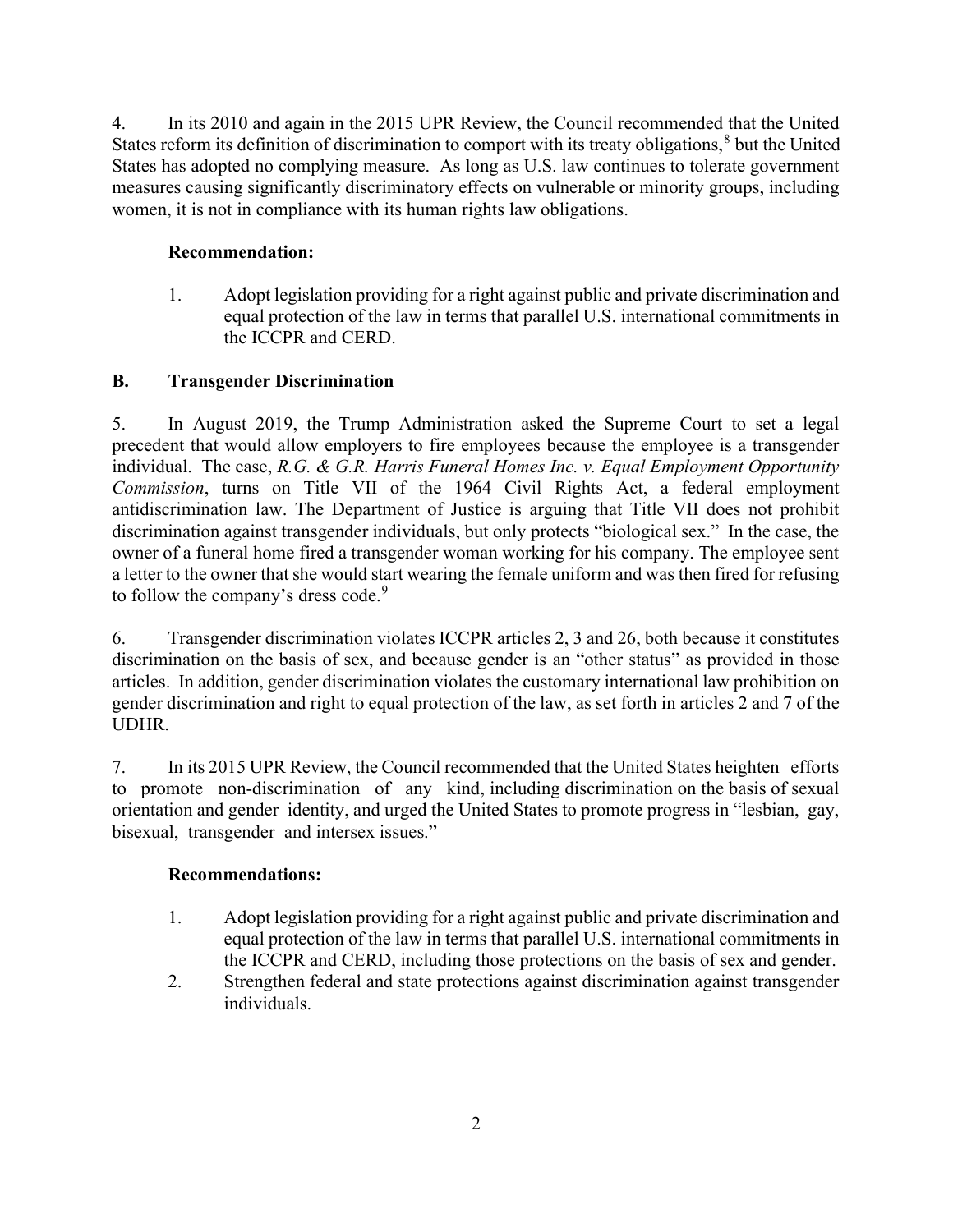# C. Basic Reproductive Rights

8. In 2017, the Trump Administration reinstated and released guidance on the Mexico City Policy, more commonly known as the Global Gag Rule.<sup>10</sup> This policy bans from U.S. health funding any organizations that provide counseling, referrals, services, or advocate for safe abortion, even if these activities are conducted using their own money.<sup>11</sup> This restricts \$8.8 billion dollars in financial support.<sup>12</sup> The guidance allows deviation from this rule in very limited circumstances, allowing these services and this information to be provided in the case of rape, incest, and life-threatening pregnancy.<sup>13</sup> It makes no allowance for the general health, or avoiding pain and suffering, of the pregnant woman or girl.

9. In addition, in 2019, the Trump administration released a final draft of a rule that makes changes to the federal family planning program. The change means that organizations that provide or refer patients for abortions are not eligible to receive Title X funding.<sup>14</sup> Title X funding provides reproductive health services to millions of low income Americans. <sup>15</sup> Planned Parenthood, an organization serving about 40% of Title X recipients who receive services including contraception and STD screenings, decided to withdraw from Title X rather than comply with the new rules.<sup>16</sup> Maine Family Planning also plans to withdraw from the program, potentially forcing as many as 15 clinics to close in a largely rural state.<sup>17</sup>

10. In the first half of 2019 several U.S. states began discussing and passing restrictive abortion laws as well. Some, such as the one passed in Alabama on 15 May 2019, make no exceptions for rape or incest, for ectopic pregnancies, or for procedures to remove a dead fetus from the womb.<sup>18</sup>

11. These new laws violate the right to life protected by ICCPR article 6, because they threaten the physical and mental health of pregnant women and girls. The UN Human Rights Committee has recently made clear that meaningful access to abortion is a human right under the heading of article 6:

States parties must provide safe, legal and effective access to abortion where the life and health of the pregnant woman or girl is at risk, or where carrying a pregnancy to term would cause the pregnant woman or girl substantial pain or suffering, most notably where the pregnancy is the result of rape or incest or is not viable. In addition, States parties may not regulate pregnancy or abortion in all other cases in a manner that runs contrary to their duty to ensure that women and girls do not have to undertake unsafe abortions, and they should revise their abortion laws accordingly.<sup>19</sup>

12. Because the United States is bound by the ICCPR, its restrictions on and impediments to access to abortion (both at home and in its provision of international aid) violate its international human rights obligations. Recognizing this, in both its 2010 and 2015 UPR Review, the Council recommended that the United States allow foreign assistance to be used to support safe abortion services, where legal in the host country.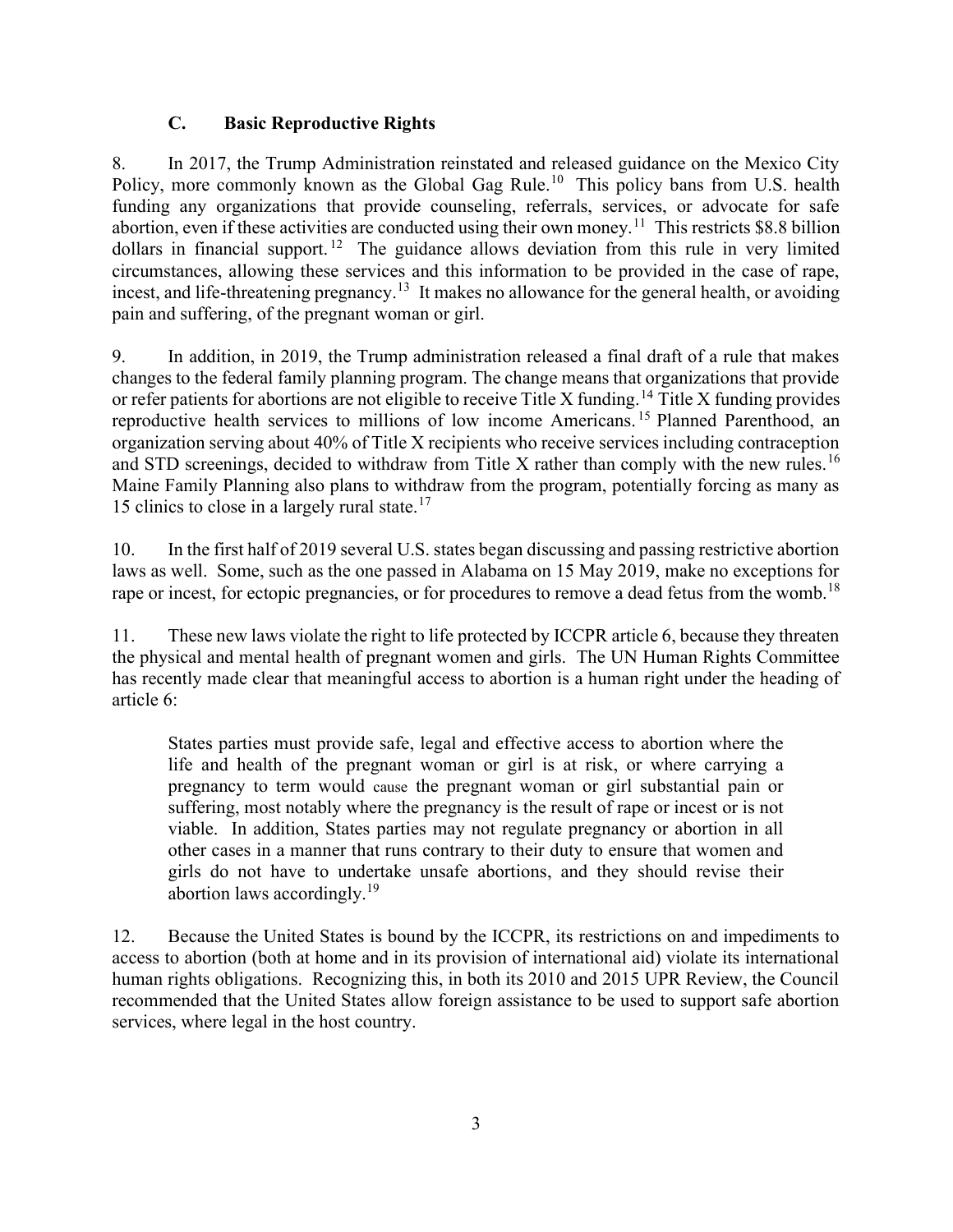#### Recommendations:

- 1. Withdraw the Mexico City Policy and remove the blanket restrictions on the provision of humanitarian aid to organizations that provide counseling, referrals, or direct reproductive health care services to women seeking to terminate pregnancies.
- 2. Reinstate Title X funding for organizations within the United States that provide or refer patients for abortions.
- 3. Ensure compliance with Article 6 of the ICCPR at both the federal and state level.

### II. Immigrant and Refugee Rights

### A. U.S. Human Rights Obligations Protecting Refugees and Migrants

13. The United States is party to several international human rights treaties that establish its obligations to refugees and asylum-seekers. The most significant of these commitments are found in the 1951 Convention Relating to the Status of Refugees ("Refugee Convention"),  $20$  by which the United States became bound when it acceded to the 1967 Protocol Relating to the Status of Refugees.<sup>21</sup> The United States incorporated many of the Convention's provisions directly into U.S. law with the passage of the Refugee Act of 1980.<sup>22</sup> Article 31 of the Refugee Convention provides that the signatory states "shall not impose penalties, on account of their illegal entry or presence, on refugees who, coming directly from a territory where their life or freedom was threatened . . . enter or are present in their territory without authorization" if they "present themselves without delay to the authorities and show good cause for their illegal entry or presence."<sup>23</sup> The U.S. Immigration and Nationality Act incorporates this standard by providing that: "Any alien who is physically present in the United States or who arrives in the United States (whether or not at a designated port of arrival . . .), irrespective of such alien's status, may apply for asylum."<sup>24</sup> Article 33 of the Refugee Convention codifies the principle of *non-refoulement* (non-expulsion) by prohibiting states parties from removing an asylum-seeker "in any manner whatsoever to the frontiers of territories where his life or freedom would be threatened on account of his race, religion, nationality, membership of a particular social group or political opinion."<sup>25</sup> The U.S. Immigration and Nationality Act incorporates this standard by assuring that when individuals qualify for asylum on any of these enumerated grounds the government may not "remove or return the alien to the alien's country of nationality or, in the case of a person having no nationality, the country of the alien's last habitual residence."<sup>26</sup>

14. In addition to the Refugee Convention, the United States is also a party to the United Nations Convention Against Torture and Other Cruel, Inhuman or Degrading Treatment or Punishment ("CAT").<sup>27</sup> Under the CAT, and its U.S. implementing legislation,  $^{28}$  the U.S. is barred from *refoulement* migrants who are at risk of being tortured.<sup>29</sup> The U.S. also has specific obligations under international law involving the treatment of migrant families, as set forth in the provisions of the International Covenant on Civil and Political Rights ("ICCPR"), to which it is a party, pertaining to the right to family life.<sup>30</sup> Under the ICCPR, forcible separation of minor children from their parents or guardians without compelling justification constitutes unlawful interference with family life.<sup>31</sup> Additionally, the U.S. has obligations to safeguard the human rights of children in accordance with the provisions of the UN Convention on the Rights of the Child ("CRC").<sup>32</sup>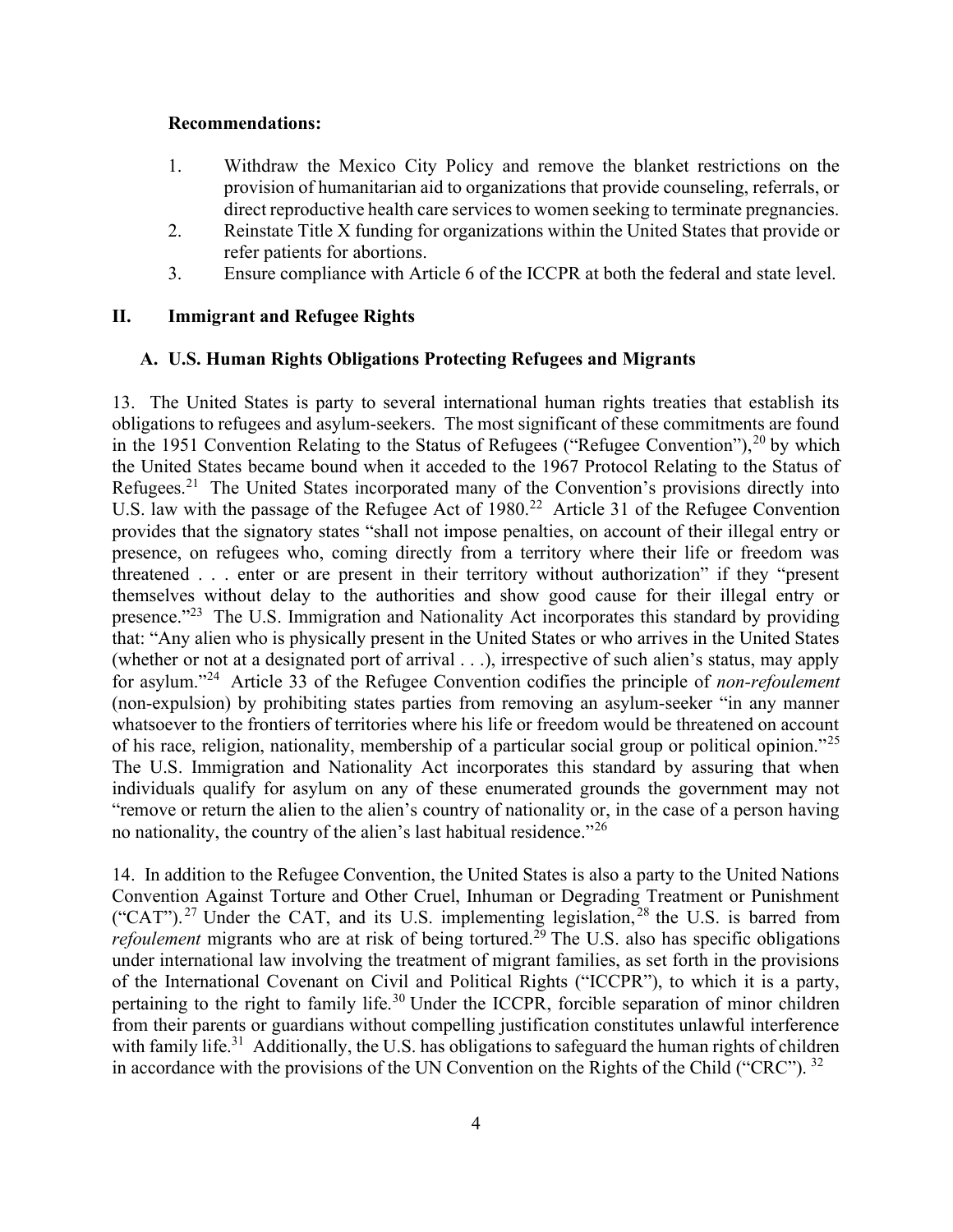The United States has signed, but has not yet ratified, the CRC. The terms of the Convention have, however, become part of customary international law. As a signatory, the United States is required, under customary international law, to refrain from acts that would defeat the object and purpose of the treaty. Under Article 9(1) of the CRC, states must "ensure that a child shall not be separated from his or her parents against their will, except when competent authorities subject to judicial review determine, in accordance with applicable law and procedures, that such separation is necessary for the best interests of the child." $33\overline{3}$  Under Articles 20 and 22, as interpreted by the Committee on the Rights of the Child, "a child who has adult relatives arriving with him or her or already living in the country of asylum should be allowed to stay with them unless such action would be contrary to the best interests of the child."<sup>34</sup>

15. The United States also has obligations to protect the human rights of migrants pursuant to its membership of the Organization of American States ("OAS"). The United States has signed, but has not ratified the American Convention on Human Rights, and has declined to become a party to numerous other OAS human rights treaties.<sup>35</sup> Nonetheless, its membership in the in the OAS signifies its acceptance of the provisions of the American Declaration on the Rights and Duties of Man for all members of the OAS ("American Declaration").<sup>36</sup> The American Declaration is applicable to all OAS member states, and is the default instrument for those states that have not yet become parties to the American Convention on Human Rights. In accordance with the American Declaration, every person has the right to life, liberty, and personal security,  $37$  to enjoy basic civil rights,<sup>38</sup> and, under Article XXVII, the right "to seek and receive asylum in foreign territory."<sup>39</sup> The Declaration also contains protections for the right to family life,  $40$  specific protections for pregnant and nursing mothers and children,  $41$  and protections against arbitrary detention<sup>42</sup> and unsanitary conditions of confinement.<sup>43</sup>

16. The United States has failed to meet its international human rights treaty obligations and its responsibilities under its own laws to asylum-seekers arriving at the Southwest Border. First, the so-called "Migrant Protection Protocols" violate its most fundamental obligations under the Refugee Convention, the CAT, and the American Declaration to allow eligible individuals to seek asylum and to respect the principle of nonrefoulement. Second, the policy of family separation violates the right to family life enshrined in the ICCPR and the American Declaration and contravenes the best interests of the child, as set forth in the CRC. Third, and finally, the detention of asylum seekers, including pregnant women, nursing mothers, and children violates the provisions of the CRC, the CAT, and the American Declaration.

#### B. The Migrant Protection Protocols

17. The United States' "Migrant Protection Protocols" and new asylum regulations violate the terms of the Refugee Convention, the CAT, and the American Declaration by preventing eligible individuals from seeking asylum, and returning them to locations where they are at risk of harm. On 25 January 2019, the Trump Administration, in cooperation with the government of Mexico, implemented the "Migrant Protection Protocols."<sup>44</sup> Under this policy, migrants presenting themselves at a port of entry to the United States to seek asylum are barred entry to the United States and are instructed to remain in Mexico, with their names placed on a "waitlist" to await processing.<sup>45</sup> The U.S. government refers to this practice as "metering" or "queue management."<sup>46</sup>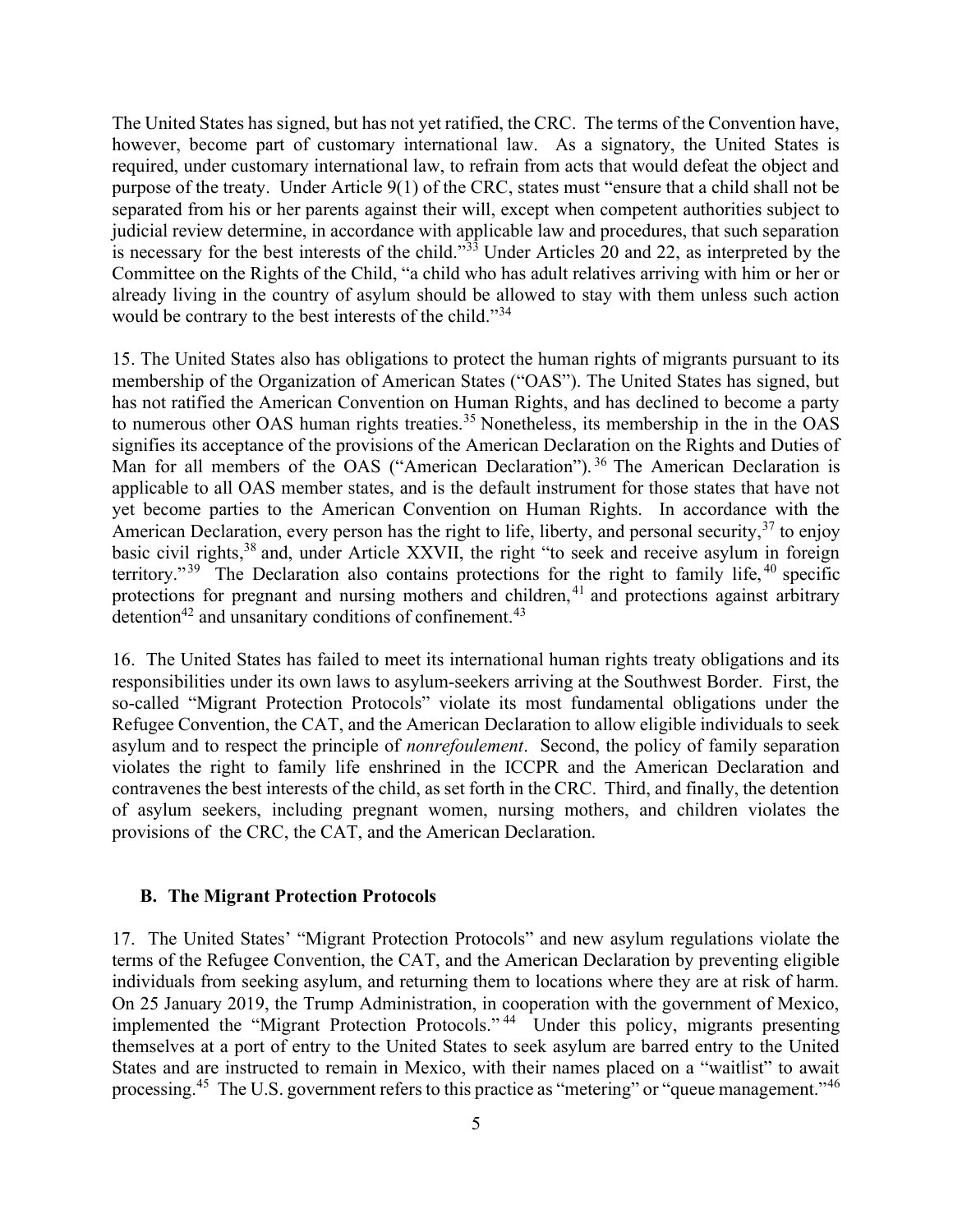But, in practice, nongovernmental organizations (NGOs) working with asylum-seekers report that "informal wait "list" systems have developed in border towns operated by Mexican government officials, private citizens, NGOs or asylum seekers themselves."<sup>47</sup> Those asylum-seekers who eventually receive formal processing by the U.S. authorities, including an interview determining whether they have a credible fear of future persecution that would warrant a grant of asylum, are issued with a Notice to Appear for an immigration court hearing in the United States that will take place at a future date and time, often months later, and are then returned to Mexico. NGOs working with asylum-seekers report that U.S. government officials do not inquire into whether asylum-seekers will be at risk while waiting in Mexico before returning them.<sup>48</sup> This restriction on access to asylum forces asylum-seekers awaiting processing by the U.S. asylum system to live in dangerous and unstable conditions in northern Mexico. 49 The U.S. State Department currently has travel warnings for Mexico's northern border states,<sup>50</sup> urging U.S. citizens not to travel to the region or to reconsider traveling there, but it insists that vulnerable asylum-seekers remain there pending the outcome of their proceedings.<sup>51</sup> As a consequence, families with children, pregnant women, persons with serious medical conditions and other vulnerable individuals are forced to live in unstable camps or on the streets in northern Mexico while they await the eventual adjudication of their asylum claims in the United States.<sup>52</sup> According to one NGO report, 99 percent of the crimes against migrants and asylum seekers waiting in limbo at Mexico's northern border are not investigated by the Mexican authorities.<sup>53</sup> In this situation, many of the asylumseekers at the border are abandoning their attempts to seek asylum in the United States. Indeed, so many migrants stranded at the border are relinquishing their attempts to enter the United States that the U.S. and Mexico have, together with the International Organization for Migration, extended Mexico's assisted voluntary return program to asylum-seekers at the border.<sup>54</sup> However, NGOs working with asylum-seekers at the border report that many returning to their country of origin through this program are provided inadequate information about their legal options and the impact of return to their countries of origin on their pending proceedings in U.S. immigration court, so that these returns may not be fully voluntary and may lead to *refoulement* to danger.<sup>55</sup> According to human rights advocates working with asylum-seekers in both the U.S. and Mexico, the Migrant Protection Protocols are effectively barring asylum-seekers from pursing their claims, <sup>56</sup> in clear contravention of the Refugee Convention and the American Declaration. According to the U.S. Department of Homeland Security, between 1 January 2019, and 1 August 2019, approximately 30,000 asylum-seekers have been returned to Mexico under the Migrant Protection Protocols.<sup>57</sup> A lawsuit challenging the legality of the Migrant Protection Protocols, and seeking to prevent the return of asylum-seekers to Mexico, is currently pending before United States District Court for the Northern District of California; <sup>58</sup> initial attempts to obtain a preliminary injunction to halt the operation of the policy during the pendency of the suit were unsuccessful. $59$ 

#### Recommendations:

1. The United States should immediately end the Migrant Protection Protocol policy and reinstate the standard practice of accepting applications for asylum made at ports of entry on the Southern Border of the United States, in accordance with international law.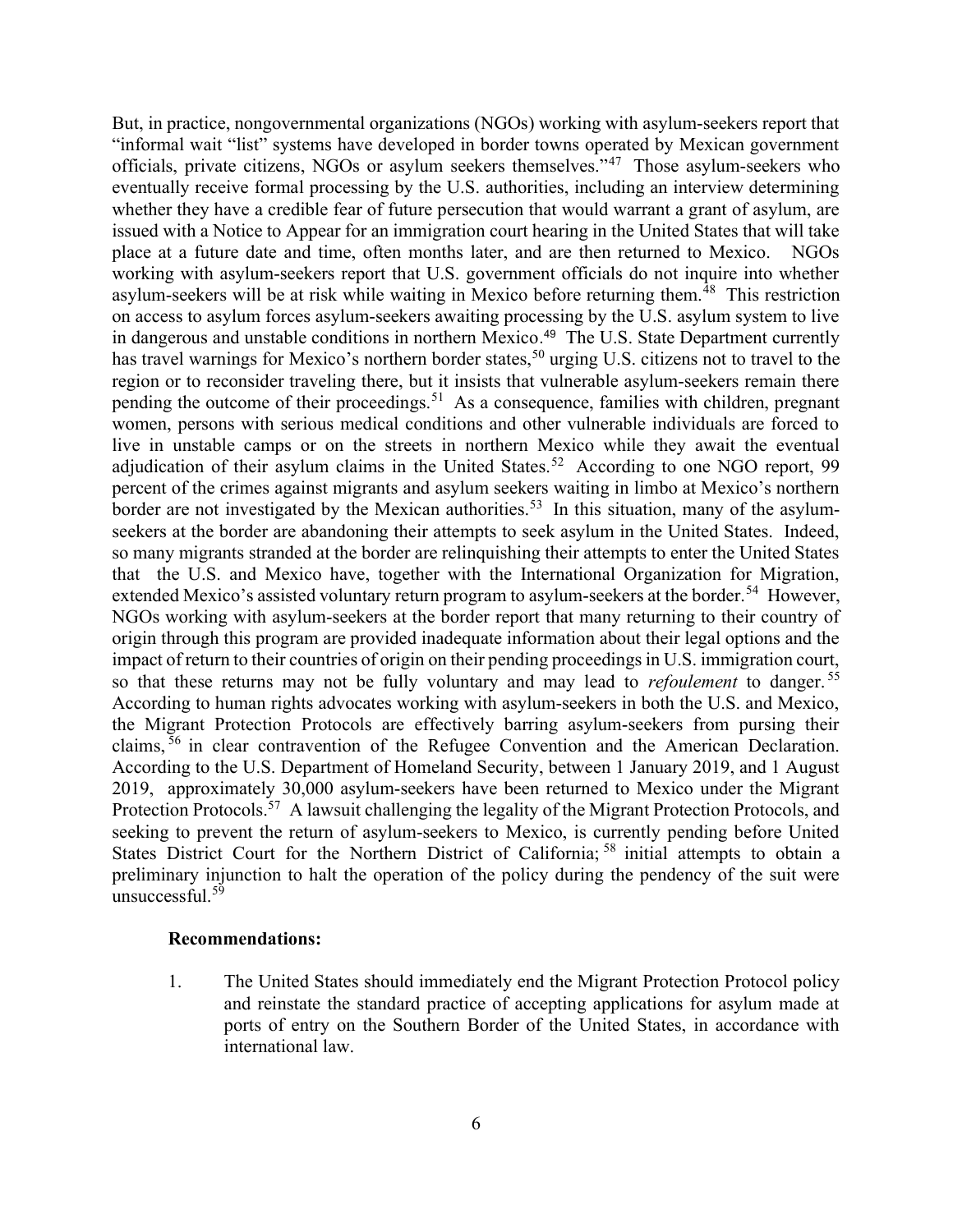2. Individuals seeking asylum in the United States should be granted a fair and full hearing of their claims and should be allowed to remain in the United States during the pendency of the adjudication of those claims.

### C. New Limitations on Access to Asylum

18. In addition to the Migrant Protection Protocols serving as a functional barrier to asylum that poses a grave risk of refoulement to danger, the Trump Administration has published two new regulations designed to bar access to asylum for asylum seekers arriving at the Southwest Border. First, on 9 November 2018 the Attorney General and the Secretary of Homeland Security published a regulation denying asylum to any person who crossed the border outside of a designated port of entry.  $60$  This regulation, which contravenes the U.S. Immigration and Nationality Act, the Refugee Convention, and the American Declaration was declared to be unlawful and the rule was vacated by the United States District Court for the District of Columbia on 2 August 2019.<sup>61</sup> Second, on 16 July 2019, the Trump Administration issued a new rule amending existing regulations governing asylum to bar consideration of applications for asylum from individuals who arrived at the southern U.S. border after transiting through Mexico or other countries that are parties to the Refugee Convention.<sup>62</sup> In addition to denying asylum this regulation denies a credible fear of persecution interview to individuals who would be ineligible for asylum under the regulation (those who transited another country prior to reaching the United States) and instead limits them to a reasonable fear of persecution interview which subjects them to a much higher burden of proof and standard in order to qualify for a hearing before an immigration judge. $63$  A law suit challenging the legality of this regulation is currently pending before United States District Court for the Northern District of California;<sup>64</sup> attempts by the plaintiffs in the to prevent the rule going into effect nationwide during the pendency of the suit were unsuccessful.<sup>65</sup>

### Recommendations:

- 1. The United States should cease all attempts to introduce the proposed regulatory change that would bar individuals who enter the country without inspection from seeking asylum.
- 2. The United States should end all attempts to broker "safe third country" agreements that would impermissibly limit access to asylum by individuals who transited through other countries before arriving at the United States border.

## D. Family Separation and the Human Rights of Children

19. Since 2018, the United States has also been pursuing a policy of separating immigrant children from their parents and guardians upon their arrival at the Southwest border. This policy of family separation violates the right to family life enshrined in the ICCPR and the American Declaration and contravenes the best interests of the child, as set forth in the CRC. During the summer of 2018, the United States pursued a formal policy of "zero tolerance" toward migrants attempting to cross the border at places other than ports of entry<sup>66</sup> Under the policy, all adults entering the United States without inspection at the Southwest border would face criminal prosecution and, if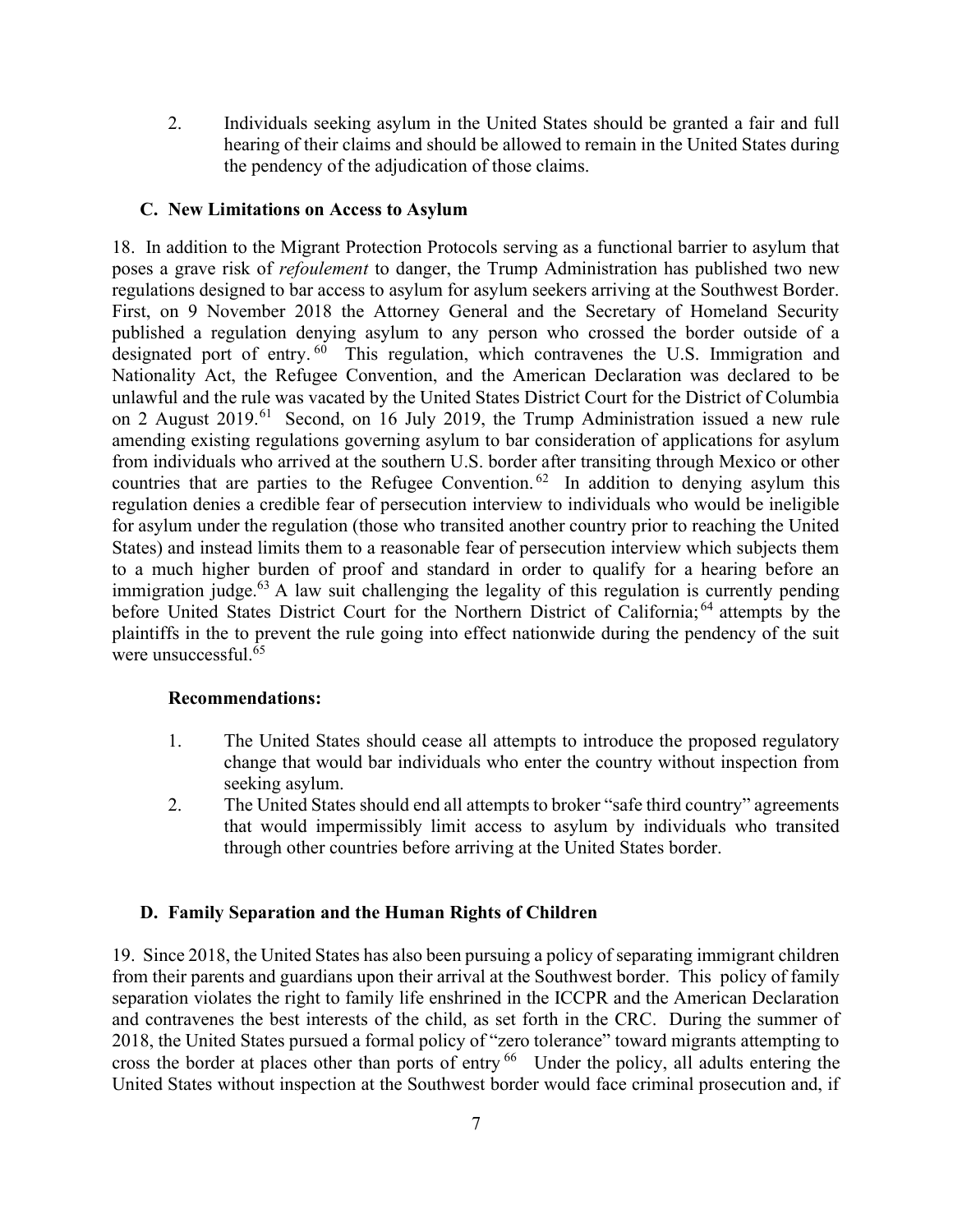they were accompanied by a minor child, that child would be separated from the parent. <sup>67</sup> According to the U.S. government, over two thousand migrant children were separated from their parents in accordance with this policy.<sup>68</sup> On 26 June 2018, the United States District Court for the Southern District of California granted a preliminary injunction to end, at least temporarily, the practice of family separation.<sup>69</sup> The preliminary injunction carved out an exception for families where the adult caregiver had a criminal history (except for immigration violations). In a memorandum filed in support of a motion to enforce the District Court's preliminary injunction, counsel for the separated families explained that, as a consequence of this ruling, from 28 June 2018 through 29 June 2019, more than 900 children, including babies and toddlers, were separated from their family members based on criminal history or allegations of unfitness, and this pattern and practice continues.<sup>70</sup> According to the memorandum, criminal history used as a basis for family separation includes minor offenses such as traffic violations, misdemeanor property damage, and disorderly conduct, and incidents that took place many years ago.  $71$  The memorandum further explains that "tender age" (i.e., very young) children have been left without any parent and treated as unaccompanied minors, leading to their placement in large state institutions.<sup>72</sup> NGOs working with separated families report that even when children do ultimately reunify with their family members it is often after a significant delay of six months or longer.<sup>73</sup> Once separated, families members confront extreme difficulties in initiating and maintaining communication with their children.<sup>74</sup> Moreover, the NGOs claim that many separations result from the discriminatory treatment of indigenous families, based on lack of language capacity in indigenous languages and/or lack of familiarity with indigenous cultural practices.<sup>75</sup>

20. In its 2015 UPR Review, the Council recommended that the United States take steps to safeguard due process for all immigrants in immigration proceedings, using the principle of the best interest, especially in the case of families and unaccompanied children.

### Recommendations:

- 1. The United States should immediately halt its policy of separating children from their adult caregivers on the basis of very minor and irrelevant criminal history.
- 2. The United States should immediately reunite children with their parents or guardians.
- 3. The United States should investigate claims that family separations occurred as the result of impermissible discrimination on the basis of race and/or national origin.

## E. The Indefinite Detention of Asylum Seekers

21. Beyond family separation, the ongoing detention of vulnerable asylum seekers, including pregnant women, nursing mothers, and children violates the provisions of the CRC, the CAT, and the American Declaration. At present, asylum-seekers are routinely held in detention at the border, not as a "matter of last resort," but as a standard practice.<sup>76</sup> The practice is one of categorical detention, not based on individualized circumstances, and not limited to circumstances where there has been a showing of absolute necessity.<sup>77</sup> In March 2018, a lawsuit was filed in the United States District Court of the District of Columbia, arguing that this widespread practice of routinely detaining asylum seekers was unlawful.<sup>78</sup> The court issued a preliminary injunction, barring U.S. Immigration and Customs Enforcement from denying parole to any detained, arriving asylum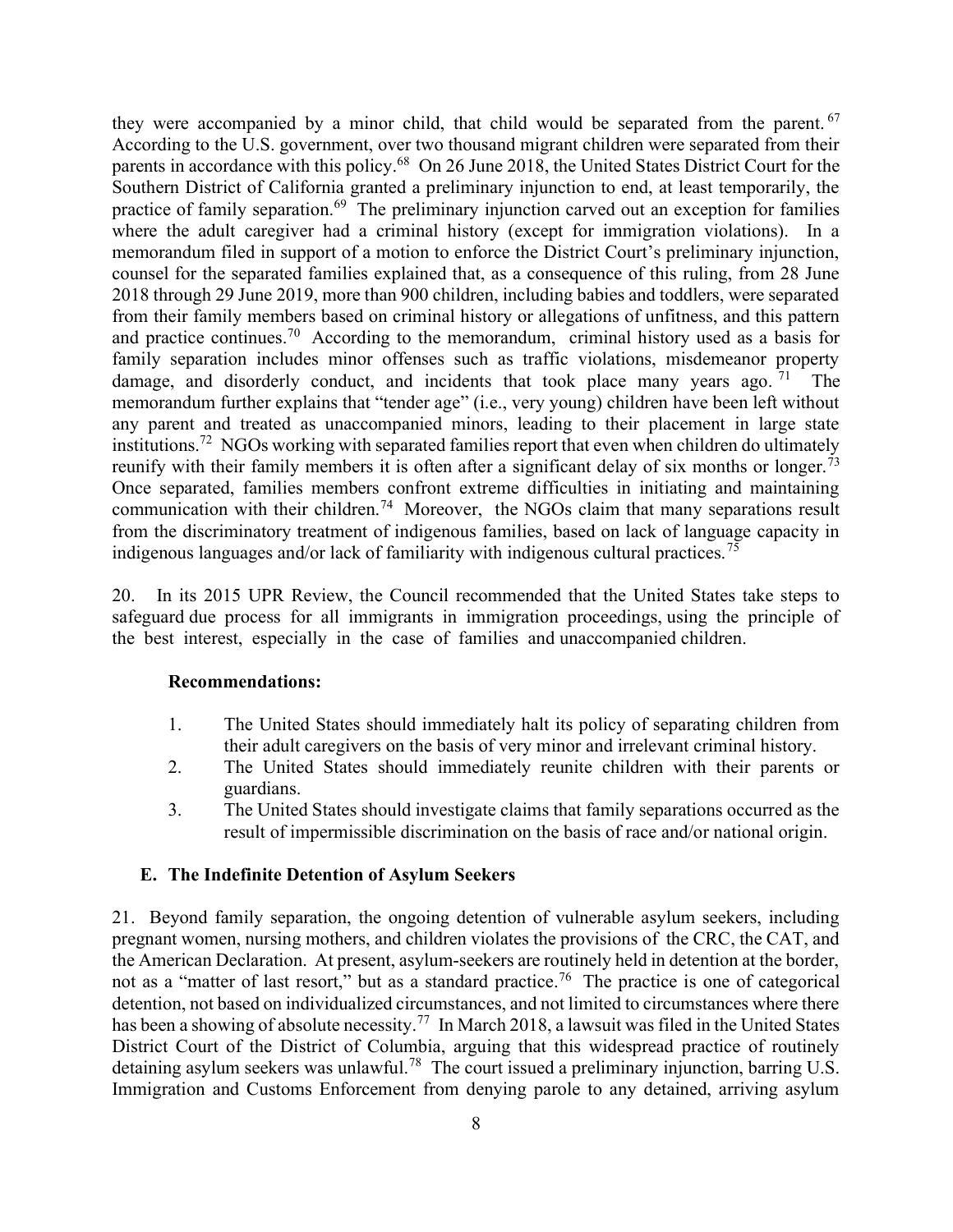seeker who has shown a credible fear of returning to their country of origin, "absent an individualized determination, through the parole process, that [the person] presents a flight risk or a danger to the community."<sup>79</sup> But, case status reports submitted by the plaintiffs contend that the government is not complying with the court's order.<sup>80</sup> Government officials explain that this blanket policy of detention is intended to deter intending migrants, including asylum-seekers. <sup>81</sup> U.S. government officials and NGOs alike have described the conditions of confinement reported in these immigration detention centers as unsanitary, with reports of freezing temperatures, inadequate medical care, and a lack of access to basic necessities including water, food, soap, and toothbrushes.<sup>82</sup> The conditions in which children are held, in particular, are a cause for grave concern.<sup>83</sup> A number of children have died in detention,  $84$  and others report experiencing sexual assault and other forms of physical and psychological trauma.<sup>85</sup> On 23 August 2019, the Trump Administration published a new regulation that would also enable it to detain migrant children indefinitely. <sup>86</sup> This rule would effectively end the operation of the Stipulated Settlement Agreement in the 1997 case, *Flores v. Reno*,<sup>87</sup> which together with Homeland Security Act of 2002<sup>88</sup> and the William Wilberforce Trafficking Victims Protection Reauthorization Act of 2008, <sup>89</sup> places limits on the amount of time minor children can spend in detention and requires that those children be held in the least restrictive setting permissible. The new rule, in contrast, purports to authorize the indefinite detention of migrant children with their guardians in "family residential centers." The new rule was immediately challenged by a coalition of states Attorneys General, led by California Attorney General Xavier Becerra and Massachusetts Attorney General Maura Healey.<sup>90</sup> In the complaint filed before the U.S. District Court for the Central District of California, the coalition argued that the prolonged detention risked by the rule would cause irreparable harm to children, their families, and the communities that accept them upon their release from federal custody.<sup>91</sup> On 27 September the court issued a permanent injunction barring the new rule from going into effect on the grounds that it would violate the Flores Agreement.<sup>92</sup> Advocates anticipate that the United States will appeal this ruling. 93

### Recommendations:

- 1. The United States should cease all attempts to introduce policies or practices resulting in the indefinite detention of children.
- 2. The United States should ratify, without reservation, the Convention on the Rights of the Child, and should comply with all of its provisions.

## F. Increased Prosecution of Immigration-Related Offenses

22. Since April 2017, the U.S. Attorney General's office has prioritized immigration enforcement and expanding federal court prosecutions of immigration violations across the nation. As a consequence, there is a dramatic increase in the prosecutions of misdemeanor immigration offenses. For those who manage to cross the border into the United States, Customs and Border Protection officers have attempted to prevent migrants from applying for asylum in the United States by tactics that NGOs working with these migrants describe as deception, intimidation, verbal abuse, physical coercion, outright denials of access, unreasonable delays, and threats, including of family separation.<sup>94</sup>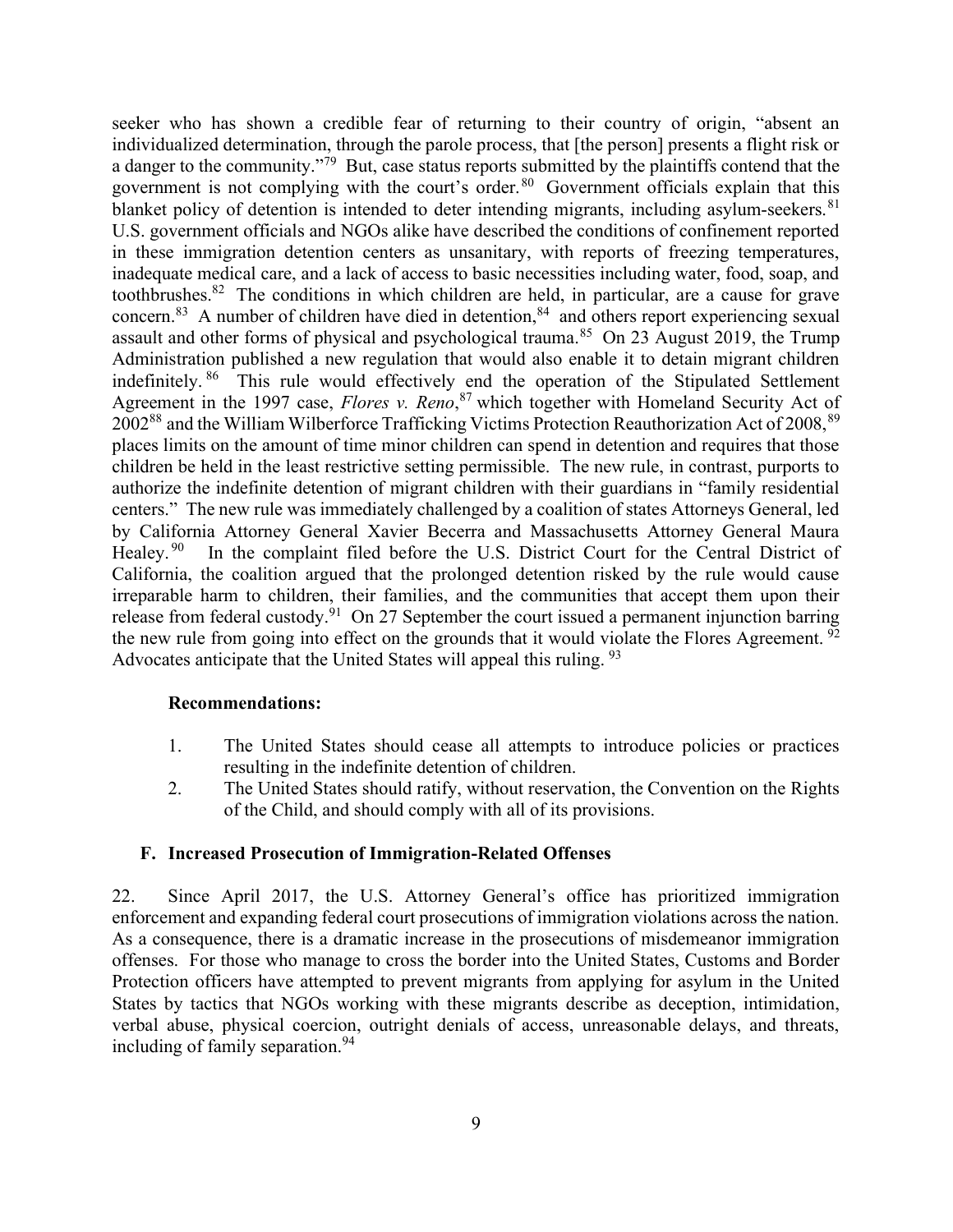23. Federal immigration courts are facing an unprecedented backlog of cases on their dockets. To address this they have adopted a practice of holding "expedited" removal hearings for multiple immigrant respondents at the same time. NGOs report that up to 80 asylum seekers may be charged with unlawful entry in the same hearing. Defense attorneys have characterized the practice as "coercive" for the pressure it places on the defendants, many of whom appear within days of their arrest, to concede removability before they have a chance to consider whether they might be eligible for any form of relief from removal.<sup>95</sup> U.S. courts have specifically found that such practices deny due process of law, and the U.S. government itself has admitted that the practice probably violates U.S. obligations under the 1967 Protocol to the Refugee Convention.<sup>96</sup>

24. On 21 July 2019, the U.S. Government adopted a rule expanding the ability of immigration officials to deport without a court hearing or access to a lawyer any undocumented immigrants apprehended anywhere in the United States (previously, they could only deport those apprehended within 100 miles of the border).  $97$  This raises concerns that the order would further deprive unauthorized migrants of due process and put legal immigrants and US citizens at risk of being deported without seeing judge.<sup>98</sup>

#### Recommendations:

- 1. The United States should ensure that all removal hearings for immigrant respondents are conducted in accordance with due process of law.
- 2. The United States should end the practice of "expedited" mass immigration hearings, which violate due process and preclude meaningful consideration of each individual's personal circumstances.
- 3. The United States should end the practice of deportation of undocumented migrants who have not been allowed access to counsel or a meaningful opportunity to be heard before an immigration judge.

#### G. Harassment and Intimidation of Immigration Lawyers and Journalists

25. Beginning in 2018 at the latest, U.S. Customs and Border Protection ("CBP") created a watchlist containing the personal details, social media information, and descriptions of the migration work of over sixty journalists and lawyers working at the border to assist asylum seekers and immigrants.<sup>99</sup> CPB has used this watchlist to monitor the work of these individuals and target them for extra screening at border checkpoints.<sup>100</sup> CBP, and the Mexican authorities with whom it is collaborating,<sup>101</sup> have subjected some journalists and lawyers to lengthy interrogations and detention, have confiscated cameras and notes, and have denied them entry into Mexico based on false U.S. government reports of terrorism.  $102$  In one case, for example, an American photojournalist was held for 13 hours in custody at the border before being denied entry into Mexico.<sup>103</sup>

26. This conduct violates article 19 of the ICCPR, which protects freedom of expression.<sup>104</sup> As the Human Rights Committee has interpreted article 19, it requires a "free press and other media able to comment on public issues without censorship or restraint and to inform public opinion."<sup>105</sup> By targeting journalists at the border, the government impedes their ability to raise awareness of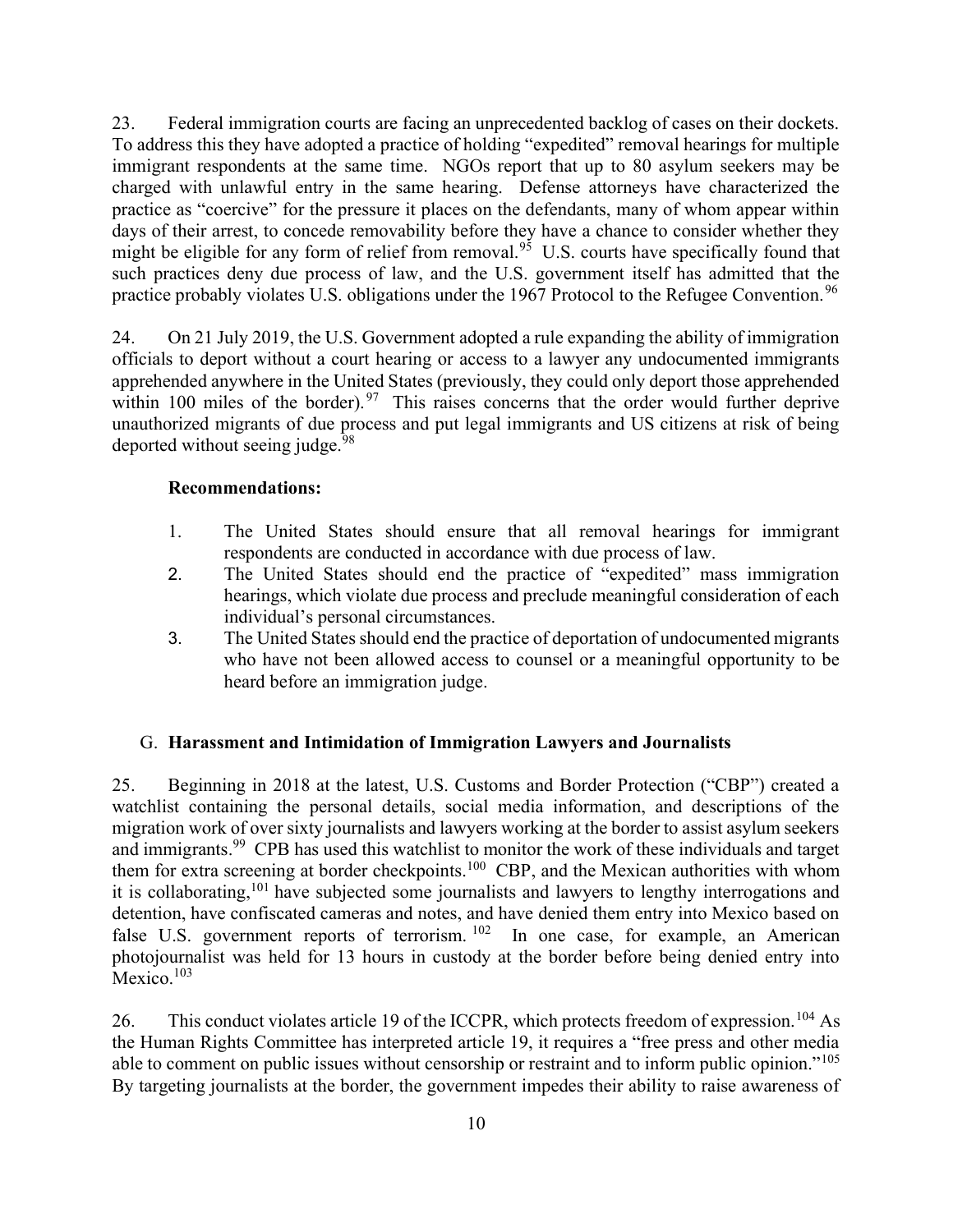migration issues and comment on the government's treatment of migrants.<sup>106</sup> Harassment of journalists also violates the public's "corresponding right to receive media output."<sup>107</sup> "[W]hen an individual's freedom of expression is unlawfully restricted, it is not only the right of that individual that is being violated, but also the right of all others to 'receive' information and ideas."<sup>108</sup>

27. The harassment of journalists and lawyers, and in particular denial of their entry into Mexico, also violates the freedom of movement. Under Article 12(3) of the ICCPR, any restriction on the freedom to leave a country must be "provided by law." The government's interference with individuals working at the border based solely on their reporting on or facilitation of applications for asylum or entry visas, fails to satisfy this requirement. The First Amendment of the United States Constitution guards against the government's singling out of a set of messages that the government seeks to remove from public debate.<sup>109</sup> Here, the government appears to be targeting these individuals based on their speech concerning migrant rights and asylum, contravening the First Amendment.<sup>110</sup>

28. Finally, by harassing immigration lawyers traveling to Mexico to provide legal assistance to migrants, the government violates its obligations to ensure the right to representation of refugees and other applicants for lawful states. Article 16 of the 1951 Refugee Convention states that a refugee shall enjoy the same access, including "legal assistance," to the courts of law of Contracting States as nationals of Contracting States. Similarly, the Human Rights Committee has indicated that if an individual's attempt to access the courts is "systematically frustrated," such conduct "runs counter to the guarantees of article 14, paragraph 1" of the ICCPR.<sup>111</sup> That provision holds that "[a]ll persons shall be equal before the courts and tribunals." The conduct described above may impede migrants and refugees' access to the immigration courts of Mexico or the U.S. by in effect limiting their contact with immigration attorneys.

### Recommendations:

- 1. The United States should immediately cease any activity that impedes the freedom of movement and expression of journalists.
- 2. The United States should immediately cease any activity that impedes access to counsel by refugees, asylum-seekers, and other migrants.

<sup>&</sup>lt;sup>1</sup> Director, Interdisciplinary Human Rights Initiative, College of Arts & Letters, San Diego State University

<sup>2</sup> Professor and Chancellor William Gardiner Hammond Fellow in Law, University of Iowa College of Law.

<sup>3</sup> University of California Davis, School of Law, 2018.

<sup>4</sup> Yale Law School, 2018.

<sup>5</sup> E.g., Brown v. Board of Education, 347 U.S. 483 (1954); Bailey v. Patterson, 369 U.S. 31 (1962); Reed v. Reed, 404 U.S. 71 (1971).

<sup>&</sup>lt;sup>6</sup> Village of Arlington Heights v. Metropolitan Housing Dev. Corp., 429 U.S. 252 (1977).

<sup>7</sup> Althammer v. Austria, Comm. No. 998/2001, para. 10.2, U.N. Doc. CCPR/C/78/D/998/2001 (Aug. 8, 2003).

<sup>&</sup>lt;sup>8</sup> Human Rights Council, Report of the Working Group on the Universal Periodic Review: United States of America, U.N. Doc. A/HRC/16/11, para. 92.63 (4 Jan. 2011), adopted by Human Rights Council, Decision 16/115, U.N. Doc. A/HRC/16/DEC/115 (Mar. 18, 2011); Human Rights Council, Report of the Working Group on the Universal Periodic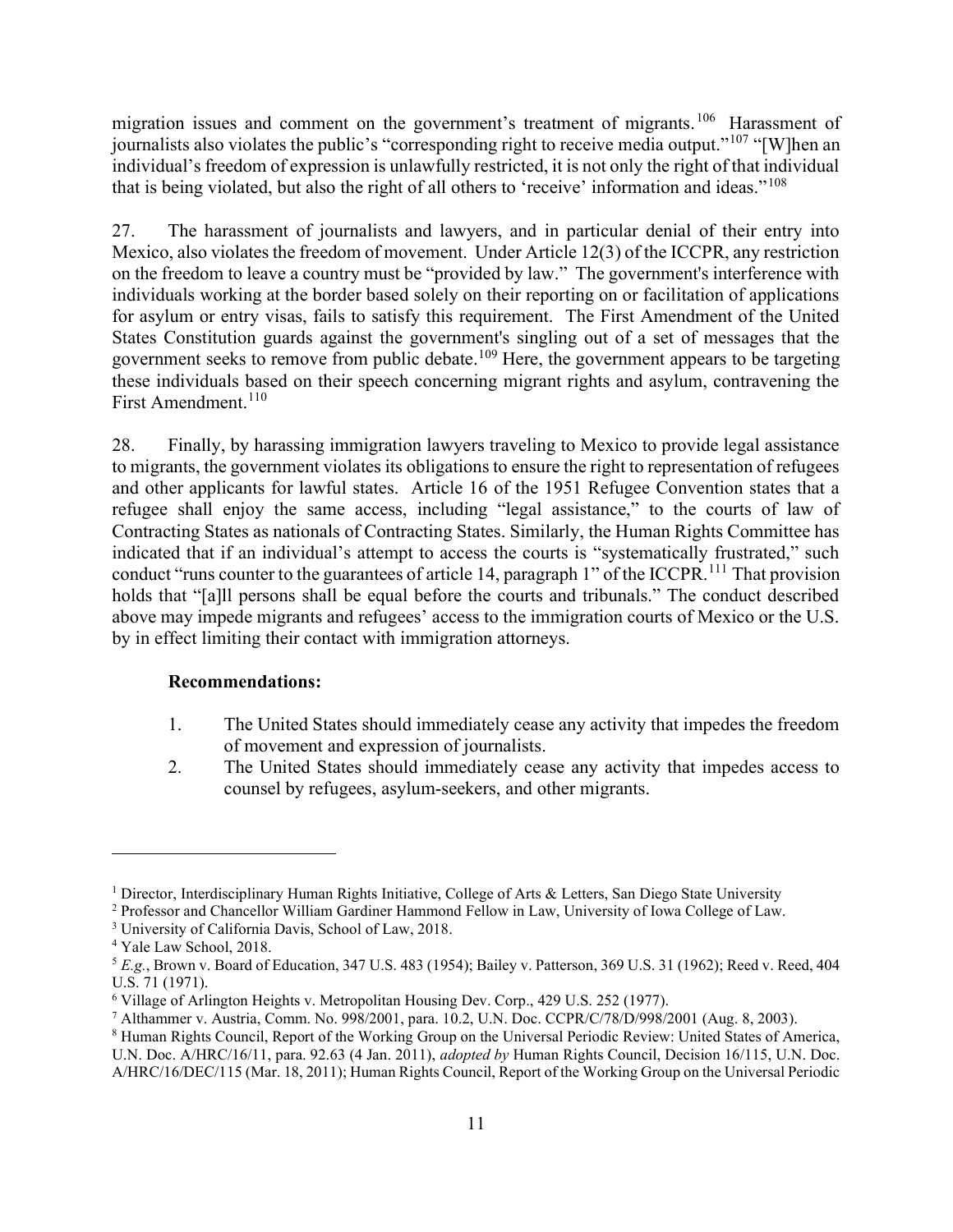Review: United States of America, U.N. Doc. A/HRC/30/12, para. 176.122 (20 July 2015), adopted by Human Rights Council, Decision 30/102, U.N. Doc. A/HRC/DEC/30/102 (14 Oct. 2015).

<sup>9</sup> Tara Law, Trump Administration Asks Supreme Court to Permit Employment Discrimination Against Transgender Workers, Time (August 2019) https://time.com/5654844/title-vii-trump-transgender-department-of-justice-supremecourt/

<sup>10</sup> International Center for Research on Women, Understanding the Expanded Global Gag Rule, https://www.icrw.org/news/state-dept-announces-guidance-expanded-gag-rule/.

<sup>11</sup> Center for Reproductive Rights, Press Release, Trump Administration Expands Global Gag Rule (May 2017), https://reproductiverights.org/Trump-Administration-Expands-Global-Gag-Rule (hereinafter CRR Press Release).  $12$  *Id.* 

 $13$  *Id.* 

<sup>14</sup> Sarah McCammon, Trump Administration Announces Sweeping Changes to Federal Family Planning Program, NPR (February 2019) https://www.npr.org/2019/02/22/690544297/trump-administration-proposes-sweepingchanges-to-federal-family-planning-progra

 $15$  *Id.* 

<sup>16</sup> Sarah McCammon, Planned Parenthood Withdraws From Title X Program Over Trump Abortion Rule, NPR (August 2019), https://www.npr.org/2019/08/19/752438119/planned-parenthood-out-of-title-x-over-trump-rule  $\hat{q}$ <sup>17</sup> Id.

<sup>18</sup> Alabama H.B. 314 (15 May 2019),

<sup>19</sup> U.N. Human Rights Committee, General Comment No. 36 (2018) on article 6 of the International Covenant on Civil and Political Rights, on the right to life, ¶ 8, U.N. Doc. CCPR/C/GC/36 (30 Oct. 2018).

<sup>20</sup> July 28, 1951, 189 U.N.T.S. 137.

<sup>21</sup> Protocol relating to the Status of Refugees, Jan. 31, 1967, 606 U.N.T.S. 267. When it acceded to the Protocol, the U.S. became bound by articles 2 through 34 of the 1951 Convention.

<sup>22</sup> United States Refugee Act of 1980, Pub. L. 96-212 (Mar. 17, 1980), 94 Stat. 102, codified as amended at 8 U.S.C. ch. 12.

<sup>23</sup> Refugee Convention art. 31.

 $248$  U.S.C. §1158 (c) (1) (A).

<sup>25</sup> Refugee Convention art. 33.

<sup>26</sup> 8 U.S.C. §1158 (a) (1). Protection from *refoulement* is also available for migrants who are ineligible for asylum but whose life or freedom would, nonetheless, be at risk on account of race, religion, nationality, membership of a particular social group or political opinion through statutory withholding of removal, 8 U.S.C. §1231(b)(3), or withholding or deferral of removal under the Convention Against Torture. 8 C.F.R. 208.16-18.

<sup>27</sup> G.A. Res. 39/46, Dec. 10, 1984; SEN. EXEC. RPT. 101-30, Resolution of Ratification: Senate Consideration of Treaty Document 100-20 (Oct. 27, 1990).

<sup>28</sup> Foreign Affairs Reform and Restructuring Act of 1998, Pub. L. 105-277,  $\S$  2242(b), 112 Stat. 2681 (Oct. 21, 1998), codified as amended at  $8 \text{ U.S.C. } \frac{8}{231(b)(3)}$  ("("It shall be the policy of the United States not to expel, extradite, or otherwise effect the involuntary return of any person to a country in which there are substantial grounds for believing the person would be in danger of being subjected to torture, regardless of whether the person is physically present in the United States.").

<sup>29</sup> CAT art. 3.

<sup>30</sup> Dec. 19, 1966, art. 17, 23, 24, 999 U.N.T.S. 171.

 $31$  *Id.* 

<sup>32</sup> Nov. 20, 1989, 1577 U.N.T.S. 3.

 $33$  *Id.* Art. 9(1).

<sup>34</sup> CRC, GC No. 6.

12 Discrimination against Persons with Disabilities, adopted on June 7, 1999, entered into force September 14, 2001. <sup>35</sup> Including, *inter alia*, the Inter-American Convention to Prevent and Punish Torture, adopted on December 9, 1984, entered into force February 28, 1987; Additional Protocol to the American Convention on Human Rights in the Area of Economic, Social and Cultural Rights "Protocol of San Salvador," adopted on November 17, 1988, entered into force November 16, 1999; Protocol to the American Convention on Human Rights to Abolish the Death Penalty, adopted on June 8, 1990, entered into force August 28, 1991; Inter-American Convention on the Prevention, Punishment and Eradication of Violence against Women 'Convention of Belem do Para', adopted on June 9, 1994, entered into force March 5, 1995; Inter-American Convention on Forced Disappearance of Persons, adopted on June 9, 1994, entered into force March 28,1996; and Inter-American Convention on the Elimination of All forms of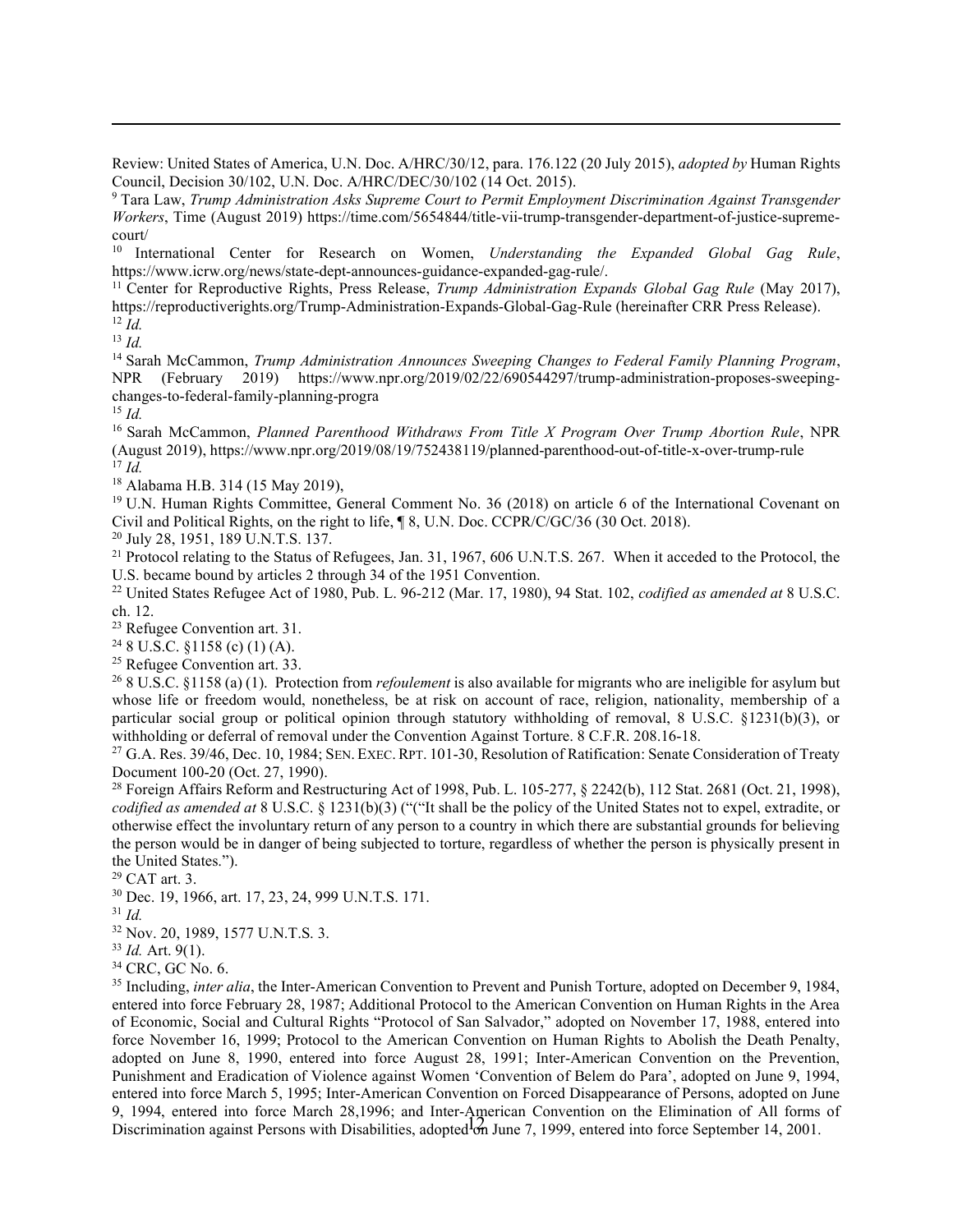<sup>36</sup> American Declaration of the Rights and Duties of Man, O.A.S. Res. XXX, adopted by the Ninth International Conference of American States, 1948.

<sup>39</sup> American Declaration art. XXVII.

<sup>40</sup> American Declaration art. V, VI.

- <sup>41</sup> American Declaration art. VII.
- <sup>42</sup> American Declaration art. XXV.
- <sup>43</sup> American Declaration art. XI.

<sup>44</sup> See available Memorandum from Kirstjen M. Nielsen, Sec'y, Dep't of Homeland Sec., to L. Francis Cissna, Dir., U.S. Citizenship & Immigration Servs., Ronald D. Vitiello, Deputy Dir. And Senior Official Performing the Duties of Dir., U.S. Immigration & Customs Enforcement, Kevin K. McAleenan, Comm'r, U.S. Customs & Border Prot. 1– 4 (Jan. 25, 2019) at https://www.dhs.gov/sites/default/files/publications/19\_0129\_OPA\_migrant-protectionprotocols-policy-guidance.pdf

<sup>45</sup> Human Rights First, Barred at the Border: Wait "Lists" Leave Asylum Seekers in Peril at Texas Ports of Entry, April 2019 at https://www.humanrightsfirst.org/sites/default/files/BARRED\_AT\_THE\_BORDER.pdf.

<sup>46</sup> See United States Senate Judiciary Committee, Oversight of Customs and Border Protection's Response to the Smuggling of Persons at the Southern Border, March 6 2019, (written testimony of Kevin McAleenan, Commissioner, U.S. Customs and Border Protection) available at https://www.judiciary.senate.gov/imo/media/doc/McAleenan%20Testimony.pdf.

<sup>47</sup> Human Rights First, Barred at the Border: Wait "Lists" Leave Asylum Seekers in Peril at Texas Ports of Entry, April 2019 at https://www.humanrightsfirst.org/sites/default/files/BARRED\_AT\_THE\_BORDER.pdf.

<sup>48</sup> See Human Rights First, The Trump Administration's Migrant Persecution Protocols, June 12, 2019 ("No one ever asked if I was afraid of being in Mexico," Blanca said. "They just gave me papers to sign. That's it.")

<sup>49</sup> For example, two young Honduran men traveling with the migrant caravan in the fall were murdered in Tijuana in December 2018. See Adam Isacson, Maureen Meyer & Adeline Hite, New "Migrant Protection Protocols" Ignore U.S. Legal Obligations to Asylum Seekers and Exacerbate Humanitarian Border Crisis, WOLA.org, Jan. 25, 2019, at https://www.wola.org/analysis/trump-asylum-seekers-wait-in-mexico-border-crisis/.

<sup>50</sup> Of the six northern Mexican states, Baja California, Sonora, Chihuahua, Coahuila, Nuevo Leon and Tamaulipas, the State Department instructs its citizens "do not travel" to Tamaulipas, "reconsider travel" to Sonora, Chihuahua, Coahuila, and Nuevo Leon, and "exercise caution" for travel to Baja California. U.S. Dep't of State, Mexico International Travel Information, April 9, 2019, at https://travel.state.gov/content/travel/en/internationaltravel/International-Travel-Country-Information-Pages/Mexico.html

<sup>51</sup> U.S. Dep't of State, Mexico International Travel Information, April 9, 2019, at https://travel.state.gov/content/travel/en/international-travel/International-Travel-Country-Information-Pages/Mexico.html

 $52$  See, e.g., DHS Office of Inspector General, Management Alert – DHS Needs to Address Dangerous Overcrowding and Prolonged Detention of Children and Adults in the Rio Grande Valley (July 2, 2019).

53 Latin America Working Group, Washington Office on Latin America, Kino Border Initiative, Situation of Impunity and Violence in Mexico's Northern Border Region (Mar. 2017) https://www.wola.org/wpcontent/uploads/2017/04/Situation-of-Impunity-and-Violence-in-Mexicos-northern-border-LAWG-WOLA-KBI.pdf. 54 See Mica Rosenberg, Kristina Cooke, Daniel Trotta, Thousands of Central American Migrants Take Free Rides Home Courtesy of U.S. Government, Reuters, Aug. 21, 2019 at https://www.reuters.com/article/us-usa-immigrationreturns/thousands-of-central-american-migrants-take-free-rides-home-courtesy-of-us-governmentidUSKCN1VB0ZJ

<sup>55</sup>See, e.g., Civil Society Request for Comprehensive *In Loco* visit to the United States and Mexico to Consider Human Rights Violations Impacting Migrants and Request for Ongoing Robust Monitoring of the Regional Human Rights Situation Relating to Migrants to the Inter-American Commission on Human Rights, July 23, 2019.

13 F. Kennedy Human Rights Center, Thematic Hearing Request on the Deaths of Immigrants, Including Children, as a <sup>56</sup> Human Rights First, IMUMI, Al Otro Lado, et al., Request for a Thematic Hearing on the Human Rights Implications of the United States's "Remain in Mexico" (formally referred to as "Migrant Protection Protocols") Policy of Returning Asylum Seekers to Mexico; Comisión Mexicana de Defensa y Promoción de los Derechos Humanos, Solicitud de audiencia temática sobre "Alertas Migratorias en México"; Red Jesuita con Migrantes, et al., Petición de Audiencia sobre violaciones a derechos humanos y criminalización de personas con necesidad de protección internacional a partir de la militarización de las fronteras en México; Texas Civil Rights Project & Robert

<sup>&</sup>lt;sup>37</sup> American Declaration art. I.

<sup>38</sup> American Declaration art. XVII.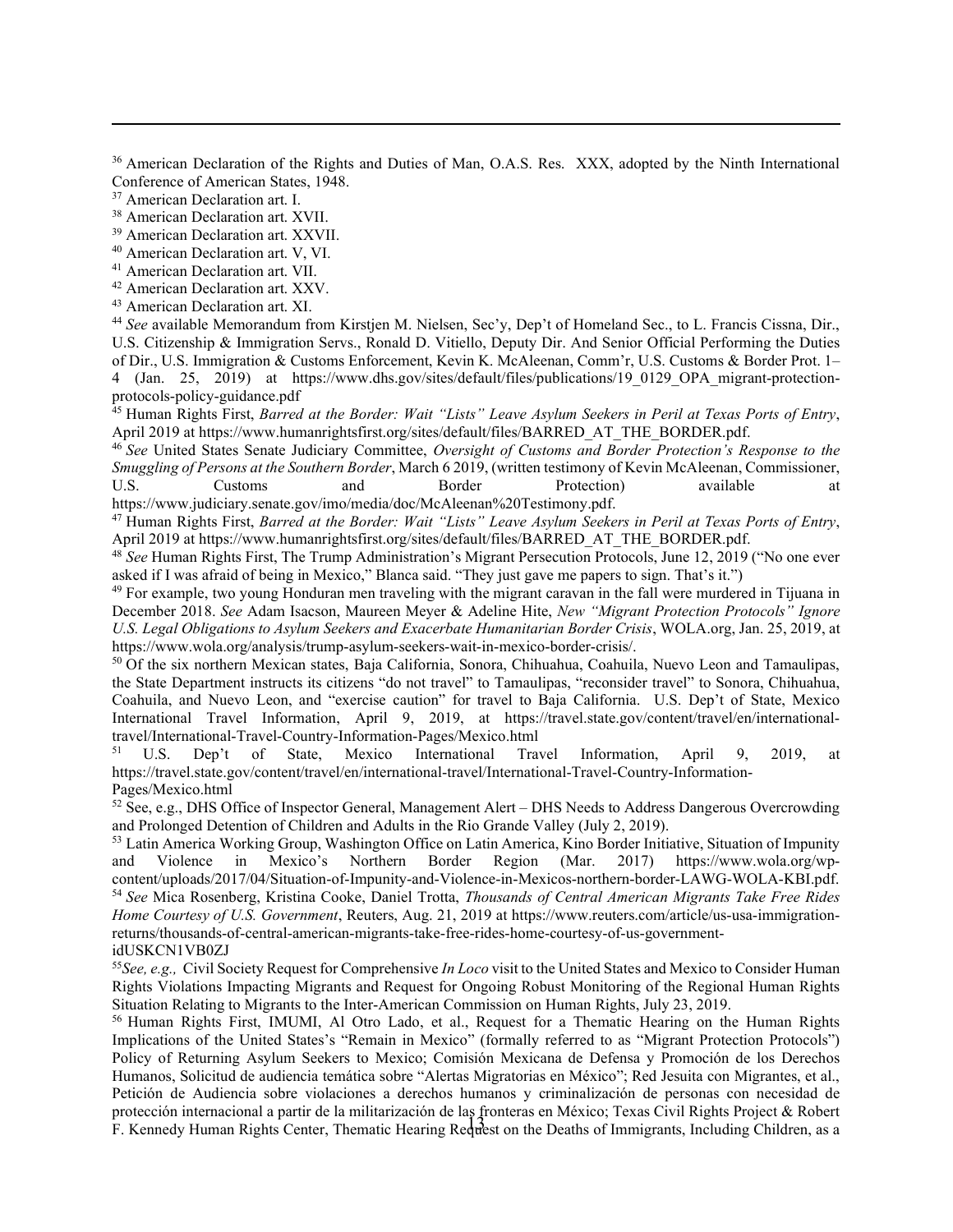Result of the United States of America's Inhumane Treatment of Migrants at the U.S.- Mexico Border; Harvard Immigration and Refugee Clinical Program, Human Rights Situation of Asylum Seekers at the Mexico-U.S. Border. <sup>57</sup> See Ted Hesson, Border Chief Credits Trump Policies for July Drop in Migrants Caught Crossing, Politico, Aug.

- 8, 2019 at https://www.politico.com/story/2019/08/08/border-arrests-july-recede-1647376.
- <sup>58</sup> Innovation Law Lab v. McAleenan, Case No. 3:19-cv-00807 (N.D. Cal.).
- <sup>59</sup> Innovation Law Lab v. McAleenan, Case No. 3:19-cv-00807-RS (9th Cir. May 7, 2019)
- <sup>60</sup> Aliens Subject to a Bar on Entry Under Certain Presidential Proclamations; Procedures for Protection Claims, 83 Fed. Reg. 55,934, 55,939 (Nov. 9, 2018).
- <sup>61</sup> O.A. v. Trump, Case No. 1:18-cv-02718-RDM (D.D.C. Aug. 2, 2019)
- $62$  Asylum Eligibility and Procedural Modifications, 84 Fed. Reg. 33,829 (July 16, 2019).

<sup>63</sup> Asylum Eligibility and Procedural Modifications, 84 Fed. Reg. 33,829 (July 16, 2019).

- <sup>64</sup> East Bay Sanctuary Covenant v. Barr, Case No. 3:19-cv-04073 (N.D. Cal.)
- <sup>65</sup> East Bay Sanctuary Covenant v. Barr, Case No. 3:19-cv-04073-JST (9th Cir. Aug. 16, 2019)

<sup>66</sup> Department of Justice, Press Release, Attorney General Announces Zero-Tolerance Policy for Criminal Illegal Entry, Apr. 6, 2018 at https://www.justice.gov/opa/pr/attorney-general-announces-zero-tolerance-policy-criminalillegal-entry.

<sup>67</sup> Department of Justice, Press Release, Attorney General Announces Zero-Tolerance Policy for Criminal Illegal Entry, Apr. 6, 2018 at https://www.justice.gov/opa/pr/attorney-general-announces-zero-tolerance-policy-criminalillegal-entry.

<sup>68</sup> Joint Status Report, Ms. L. v. U.S. Immigration and Customs Enforcement, Case No. 3:18-cv-00428-DMS-MDD (S.D. Cal., Oct.15, 2019) (Noting that the total number of possible children of potential class members to the law suit originally identified was 2,654 children.)

<sup>69</sup> Ms. L. v. U.S. Immigration & Customs Enforcement, Case No. 3:18-cv-00428-DMS-MDD (S. D. Cal., June 26, 2018)

<sup>70</sup> Memorandum in Support of Motion to Enforce Preliminary Injunction, Ms. L. v. U.S. Immigration and Customs Enforcement, No. 3:18-cv-00428-DMS-MDD (July 20, 2019).

 $^{71}$  *Id.* 

 $72$  Id.

 $73$  Civil Society Request for Comprehensive In Loco visit to the United States and Mexico to Consider Human Rights Violations Impacting Migrants and Request for Ongoing Robust Monitoring of the Regional Human Rights Situation Relating to Migrants to the Inter-American Commission on Human Rights, July 23, 2019.

<sup>74</sup> Id.

 $^{75}$  *Id.* 

<sup>76</sup> See Anjali Mehta, Ashley Miller and Nikki Reisch, Arbitrary Detention of Asylum Seekers Perpetuates the Torture of Family Separation, Just Security, Mar. 15, 2019 at https://www.justsecurity.org/63255/arbitrary-detention-asylumseekers-prolongs-torture-family-separation/.

 $77$  See id. ("[T]he United States routinely detains asylum seekers without individualized findings that they pose a flight risk or a danger to the community, and without affording them an opportunity for independent judicial review of their custody.")

<sup>78</sup> Damus v. Nielsen, Case No. 1:18-cv-00578-JEB (D.D.C).

<sup>79</sup> Damus v. Nielsen, Case No. 1:18-cv-00578-JEB (D.D.C., July 2, 2018).

<sup>80</sup> Joint Status Report, Damus v. Nielsen, Case No. 1:18-cv-00578-JEB (D.D.C., Dec., 2018).

 $81$  See Philip Bump, Here are the Administration Officials who have said that Family Separation is Meant as a Deterrent, Wash. Post., June 19, 2018; see also Adam Cox & Ryan Goodman, Detention of Migrant Families as "Deterrence": Ethical Flaws and Empirical Doubts, Just Security June 22, 2018.

<sup>82</sup> See Department of Homeland Security, Office of Inspector General, Report, Concerns about ICE Detainee Treatment and Care at Four Detention Facilities, June 3, 2019, available at https://www.oig.dhs.gov/sites/default/files/assets/2019-06/OIG-19-47-Jun19.pdf; Adam Serwer, A Crime by Any Name: The Trump administration's commitment to deterring immigration through cruelty has made horrifying conditions in detention facilities inevitable, The Atlantic, July 3, 2019.

83 Nicole Austin-Hillery, Clara Long, Human Rights Watch, We Went to a US Border Detention Center for Children. What We Saw Was Awful, June 24, 2019, at https://www.hrw.org/news/2019/06/24/we-went-us-border-detentioncenter-children-what-we-saw-was-awful.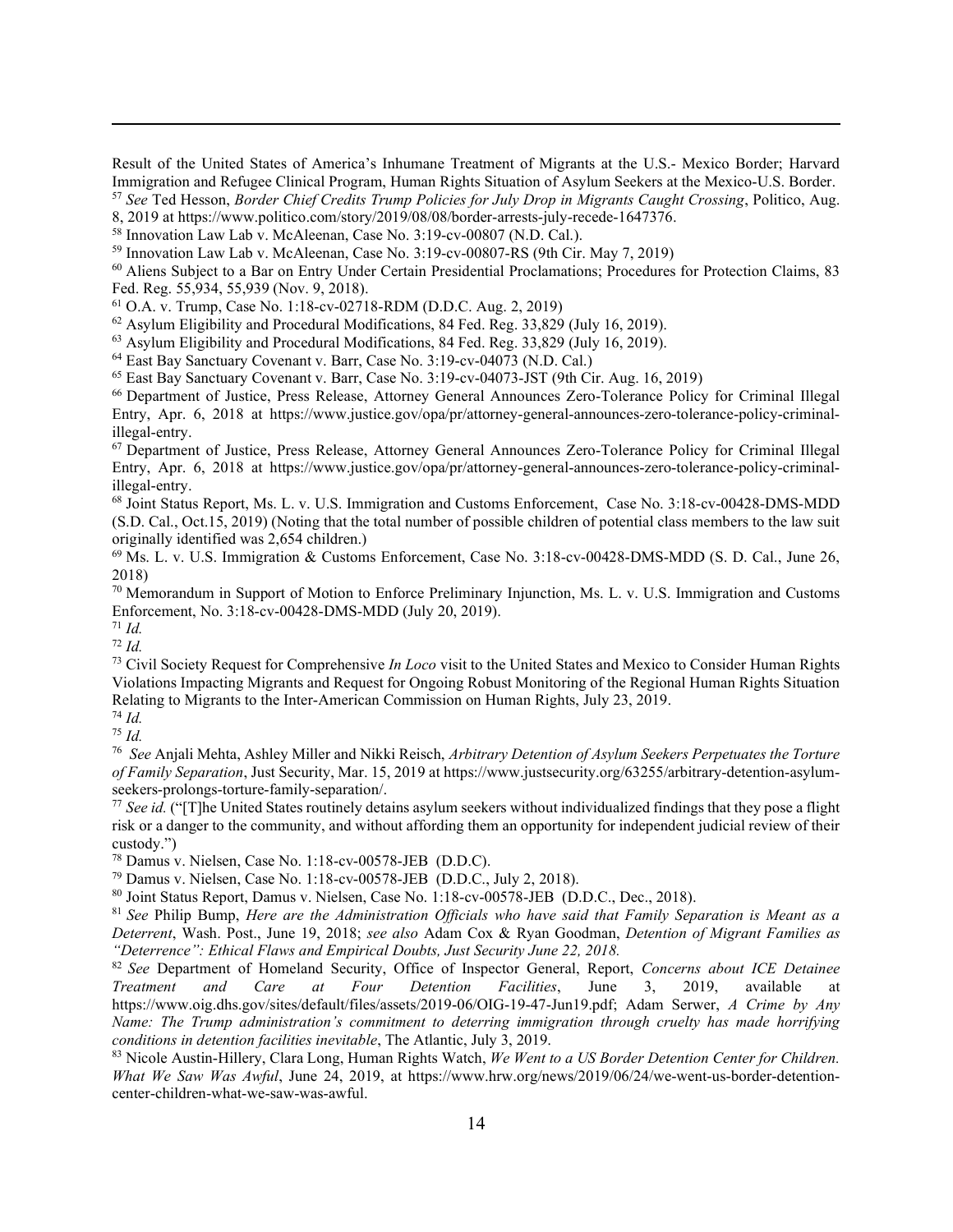84 See Nicole Acevedo, Why Are Migrant Children Dying in U.S. Custody?, NBC News, May 29, 2019 at https://www.nbcnews.com/news/latino/why-are-migrant-children-dying-u-s-custody-

n1010316?fbclid=IwAR38n79Vu1jBLejqEPL8NCeCJ7qaGinN2TJOuTfEkVI1BKJDyISX3Jee7Rs.

<sup>85</sup> See Rhitu Chatterjee, Lengthy Detention of Migrant Children May Create Lasting Trauma, Say Researchers, NPR, Aug. 23, 2019 at https://www.npr.org/sections/health-shots/2019/08/23/753757475/lengthy-detention-of-migrantchildren-may-create-lasting-trauma-say-researchers.

<sup>86</sup> Apprehension, Processing, Care, and Custody of Alien Minors and Unaccompanied Alien Children, 84 Fed. Reg. 44,392 (Aug. 23, 2019).

<sup>87</sup> Flores v. Reno, Case No. CV 85-4544-RJK, 5 (C.D. Cal. 1997)

<sup>88</sup> Homeland Security Act of 2002, Pub. L. No. 107-296, § 462, 116 Stat. 2135, 2202 (codified as amended at 6 U.S.C. § 279)(2006).

<sup>89</sup> William Wilberforce Trafficking Victims Protection Reauthorization Act (TVPRA) of 2008, Pub. L. No. 110-457, 122 Stat. 5044 (codified as amended at 8 U.S.C.A. § 1232(a)(4) (West 2011)).

<sup>90</sup> Complaint, California v. McAleenan, Case No. 2:19-cv-07390 (Aug. 26, 2019)

 $91$  Id.

<sup>92</sup> Flores v. Bar, Case No. CV 85-4544-DMG (C.D. Cal. Sept. 27, 2019)

<sup>93</sup> See Miriam Jordan, Judge Blocks Trump Administration Plan to Detain Migrant Children, N.Y. Times, Sept. 27, 2019.

<sup>94</sup> See, e.g., Civil Society Request for Comprehensive In Loco visit to the United States and Mexico to Consider Human Rights Violations Impacting Migrants and Request for Ongoing Robust Monitoring of the Regional Human Rights Situation Relating to Migrants to the Inter-American Commission on Human Rights, July 23, 2019.

<sup>95</sup> See Fact Sheet: Criminal Prosecutions for Unauthorized Border Crossing, American Civil Liberties Union, n.d., at https://www.aclu.org/other/operation-streamline-issue-brief.

<sup>96</sup> A ruling in December 2009 by the US Court of Appeals for the Ninth Circuit held that these mass hearings, which take place within a matter of minutes, in the Tucson, Arizona region violated federal laws on due process. In addition, a May 2015 report was issued by the Department of Homeland Security's Office of Inspector General, which acknowledged that the practice may violate U,S, treaty obligations under the 1967 Protocol Relating to the Status of Refugees. After a critical report was issued by Federal Defenders of San Diego in July 2018, the U.S. Court of the Southern District of California determined that judges would no longer accept guilty pleas on the same day that an individual first appears in court

<sup>97</sup> The American Bar Association, the Federal Bar Association, the National Association of Immigration Judges, and the American Immigration Lawyers Association jointly issued a letter to Congress in July 2019, calling on Congress to "establish an independent court system that can guarantee a fair day in court." See https://www.americanbar.org/news/abanews/aba-news-archives/2019/07/aba-urges-congress-to-create/.

<sup>98</sup> ACLU lawsuit earlier Aug 2019 [Bloomberg 2019 Aug 6], In August 20, 2019, The Court of Appeals of the Ninth Circuit found that that over 4,000 convictions were improper [US Attorney's Office Made Thousands Of Improper Prosecutions To Achieve 'Zero Tolerance' pbs 2019 Aug 20

99 NBC Investigations (March 6, 2019), https://www.nbcsandiego.com/news/local/Source-Leaked-Documents-Showthe-US-Government-Tracking-Journalists-and-Advocates-Through-a-Secret-Database-506783231.html; Intercept (Feb. 9, 2019), https://theintercept.com/2019/02/08/us-mexico-border-journalists-harassment/; New York Times (March 7, 2019), https://www.nytimes.com/2019/03/07/us/migrant-caravans-activists-journalists-governmentlist.html.

<sup>100</sup> See sources cited id.

<sup>101</sup> Letter from Randy J. Howe, Executive Direct, Office of Field Operations, Customs and Border Protection, to Center for Democracy & Technology (May 9, 2019), https://cdt.org/files/2019/05/2019-05-17-CBP-response-to-DHS-Coalition-letter.pdf (acknowledging collaboration with Mexican authorities).

<sup>102</sup> See sources cited note 1.

<sup>103</sup> See New York Times (March 7, 2019); NBC Investigations (March 6, 2019).

<sup>104</sup> See also Universal Declaration of Human Rights, article 19 (guaranteeing the right to "receive and impart information and ideas through any media and regardless of frontiers").

105 See U.N. Human Rts. Comm. General Comment No. 34, para. 13, U.N. Doc. CCPR/C/GC/34 (Sept. 12, 2011); see also Gauthier v. Canada, Comm. No. 633/1995, para. 13.4, U.N. Doc. CCPR/C/65/D/633/1995 (Apr. 7, 1999).

15 CCPR/C/118/D/2205/2012 (Nov. 2, 2012) ("The penalization of a media outlet or journalist solely for being critical <sup>106</sup> See e.g. Yashar Agazade and Rasul Jafarov v. Azerbaijan, Comm. No. 2205/2012, para. 7.4., U.N. Doc.